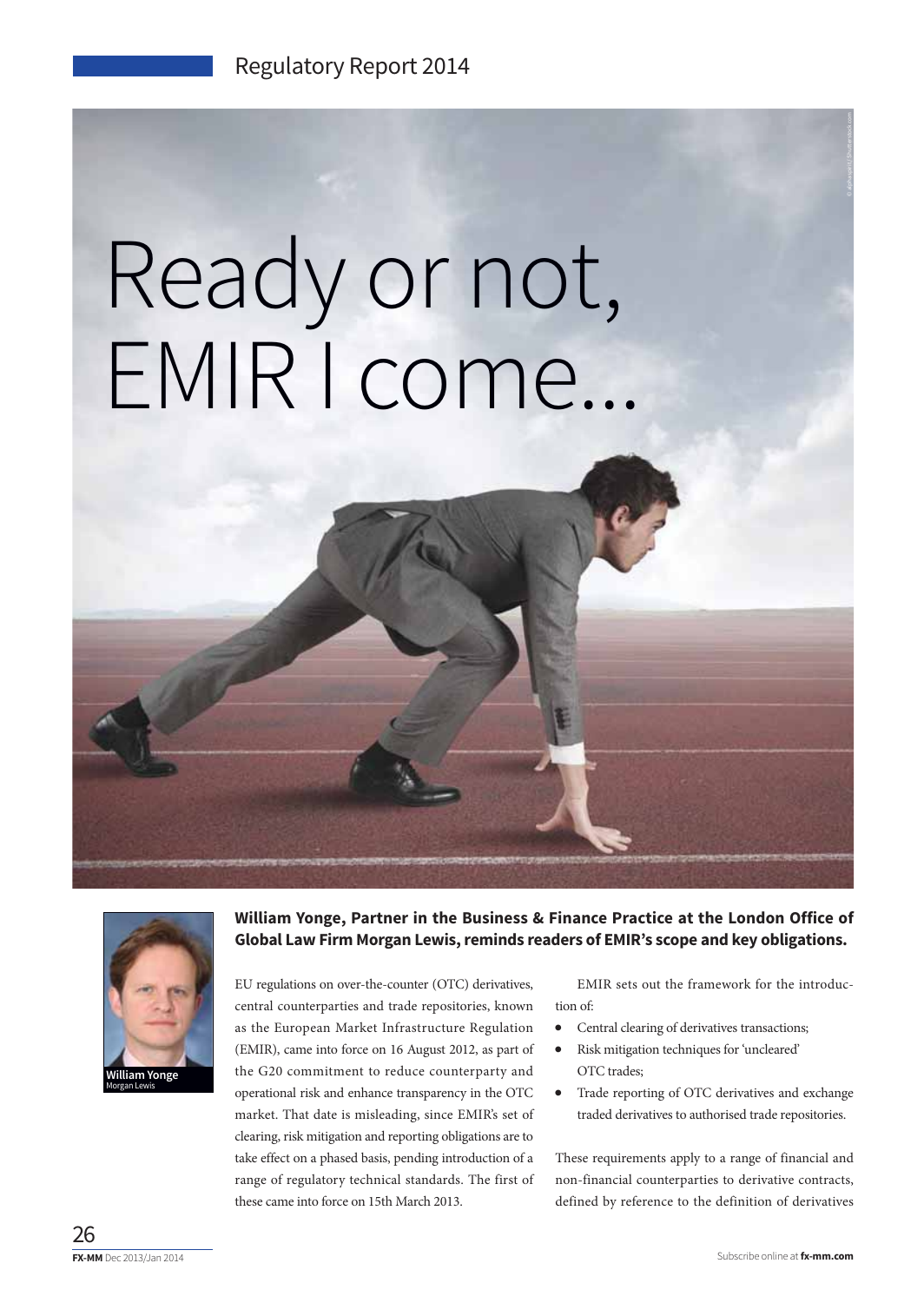under the Markets in Financial Instruments Directive (known as MiFID), which includes options, interest rate swaps, credit default swaps and forward rate agreements relating to underlying such as securities, currencies, interest rates, commodities, emissions allowances and weather derivatives. Whilst it is clear that spot FX transactions are not caught, it is unclear whether FX derivatives are caught by EMIR. There is no consistent pan-EU understanding of which FX contracts are considered derivatives under MiFID.

## **Who is impacted?**

EMIR applies to financial counterparties (FCs) and non-financial counterparties (NFCs). An FC is any investment firm, bank, insurer, UCITS fund, pension fund or an alternative investment fund managed by an AIFMD-authorised manager. An NFC is an EU entity other than an FC. EMIR further distinguishes between NFCs+ and NFCs-. An NFC becomes an NFC+ because it takes positions in OTC derivatives, which exceed any relevant clearing threshold. The thresholds are:

| <b>OTC</b> credit derivatives                           | $€1 billion$ in gross<br>notional value         |
|---------------------------------------------------------|-------------------------------------------------|
| <b>OTC</b> equity derivatives                           | $€1 billion$ in gross<br>notional value         |
| <b>OTC</b> interest rate derivatives                    | $\epsilon$ 3 billion in gross<br>notional value |
| <b>OTC FX derivatives</b>                               | $\epsilon$ 3 billion in gross<br>notional value |
| <b>Other OTC derivatives</b><br>(including commodities) | $\epsilon$ 3 billion in gross<br>notional value |

EMIR also applies to third country counterparties which would be subject to the clearing obligation if they were established in the EU (TCC). A TCC will be subject to the clearing obligation if it enters into either of the following types of trade:

- A trade with an FC or an NFC+;
- A trade with another TCC if:
	- o the contract has a direct, substantial and foreseeable effect within the EU; or
	- o the obligation is necessary or appropriate to prevent the evasion of any provisions of EMIR.

Similarly, EMIR's risk mitigation techniques apply to third country entities which would be subject to those obligations if they were established in the EU, provided the contract has such effect or the obligation is as described above.

On 15th November 2013, the European Securities and Markets Authority (ESMA) issued draft regulatory standards, clarifying that OTC derivative contracts entered into by two counterparties established in one or more non-EU countries, for which a decision on equivalence of the jurisdiction's regulatory regime has not been adopted by the European Commission, will be subject to EMIR where one of the following conditions are met:

- One of the two non-EU counterparties to the OTC derivative contract is guaranteed by an EU FC for a total gross notional amount of at least €8bn, and for an amount of at least 5% of the OTC derivatives exposures of the EU FC guarantor; or
- The two non-EU counterparties execute their transactions via their EU branches and would qualify as FCs if established in the EU.

ESMA has so far delivered advice to the Commission on the equivalence of the legal and supervisory frameworks of Australia, Canada, Hong Kong, India, Japan, Singapore, South Korea, Switzerland and the US. Formal equivalence determination by the Commission is expected by the end of this year. ESMA'S standards also specify cases of transactions aimed at evading EMIR's regulatory requirements.

## **Next steps**

In August 2013, ESMA proposed that reporting of OTC derivatives and exchange-traded derivatives begin on 1st January 2014 and 1st January 2015 respectively. However, the Commission overruled ESMA, decreeing in November that reporting for all derivative asset classes would begin on 12th February 2014. ESMA simultaneously announced it had approved registrations of four trade repositories under EMIR (DTCC Derivatives Repository Ltd. (UK), Krakow Deposit Papierów Wartosciowych S.A., (Poland); Regis-TR S.A. (Luxembourg); and UnaVista Ltd (UK)). These TRs can now be used to fulfil EMIR trade reporting obligations. US derivatives exchanges CME Group and IntercontinentalExchange have applied. Regulators have raised concerns that data may be fragmented between repositories and jurisdictions due to rival services.

EU counterparties have less than three months to arrange to report details of concluded, modified or terminated derivative contracts to registered trade

ESMA has so far delivered advice to the Commission on the equivalence of the legal and supervisory frameworks of Australia, Canada, Hong Kong, India, Japan, Singapore, South Korea, Switzerland and the US. Formal equivalence determination by the Commission is expected by the end of this year